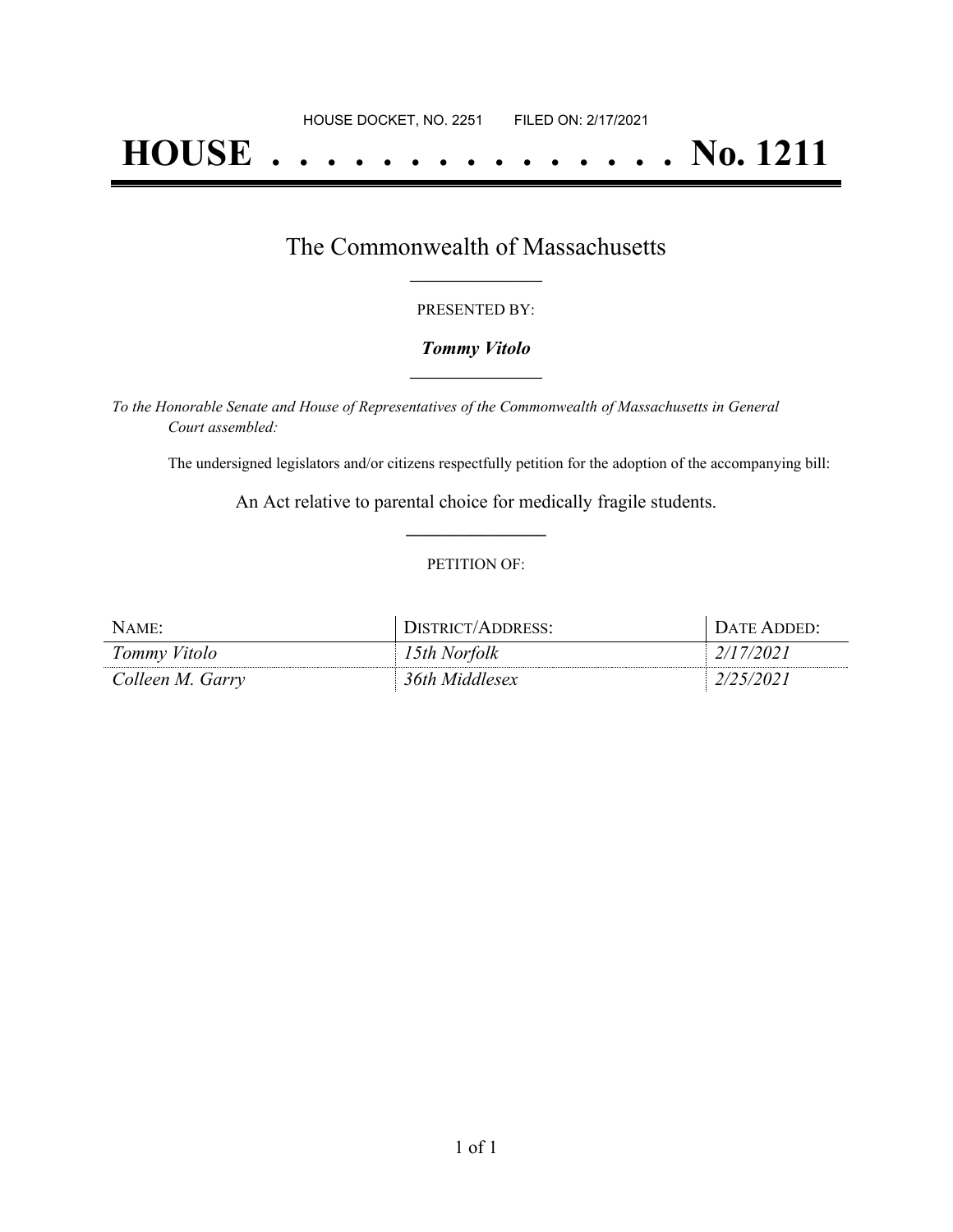## **HOUSE . . . . . . . . . . . . . . . No. 1211**

By Mr. Vitolo of Brookline, a petition (accompanied by bill, House, No. 1211) of Tommy Vitolo and Colleen M. Garry for legislation to provide for insurance coverage for certain medically necessary treatment for medically fragile students. Financial Services.

## The Commonwealth of Massachusetts

**In the One Hundred and Ninety-Second General Court (2021-2022) \_\_\_\_\_\_\_\_\_\_\_\_\_\_\_**

**\_\_\_\_\_\_\_\_\_\_\_\_\_\_\_**

An Act relative to parental choice for medically fragile students.

Be it enacted by the Senate and House of Representatives in General Court assembled, and by the authority *of the same, as follows:*

|  |  | SECTION 1. Chapter 32A of the General Laws is hereby amended by adding the |  |
|--|--|----------------------------------------------------------------------------|--|
|  |  |                                                                            |  |

2 following section:-

3 Section 27. The commission shall provide to an active or retired employee of the

4 commonwealth who is insured under the group insurance commission benefits on a

5 nondiscriminatory basis for the medically necessary treatment for disease, illness, injury, or

6 bodily dysfunction which are required by a student's individual education program,

7 individualized family service plan, individualized service plan or the federal Individuals with

8 Disabilities Education Improvement Act.

- 9 SECTION 2. Chapter 175 of the General Laws is hereby amended by inserting after
- 10 section 47DD the following section:-
- 11 Section 47EE. An individual policy of accident and sickness insurance issued under
- 12 section 108 that provides hospital expense and surgical expense insurance and any group blanket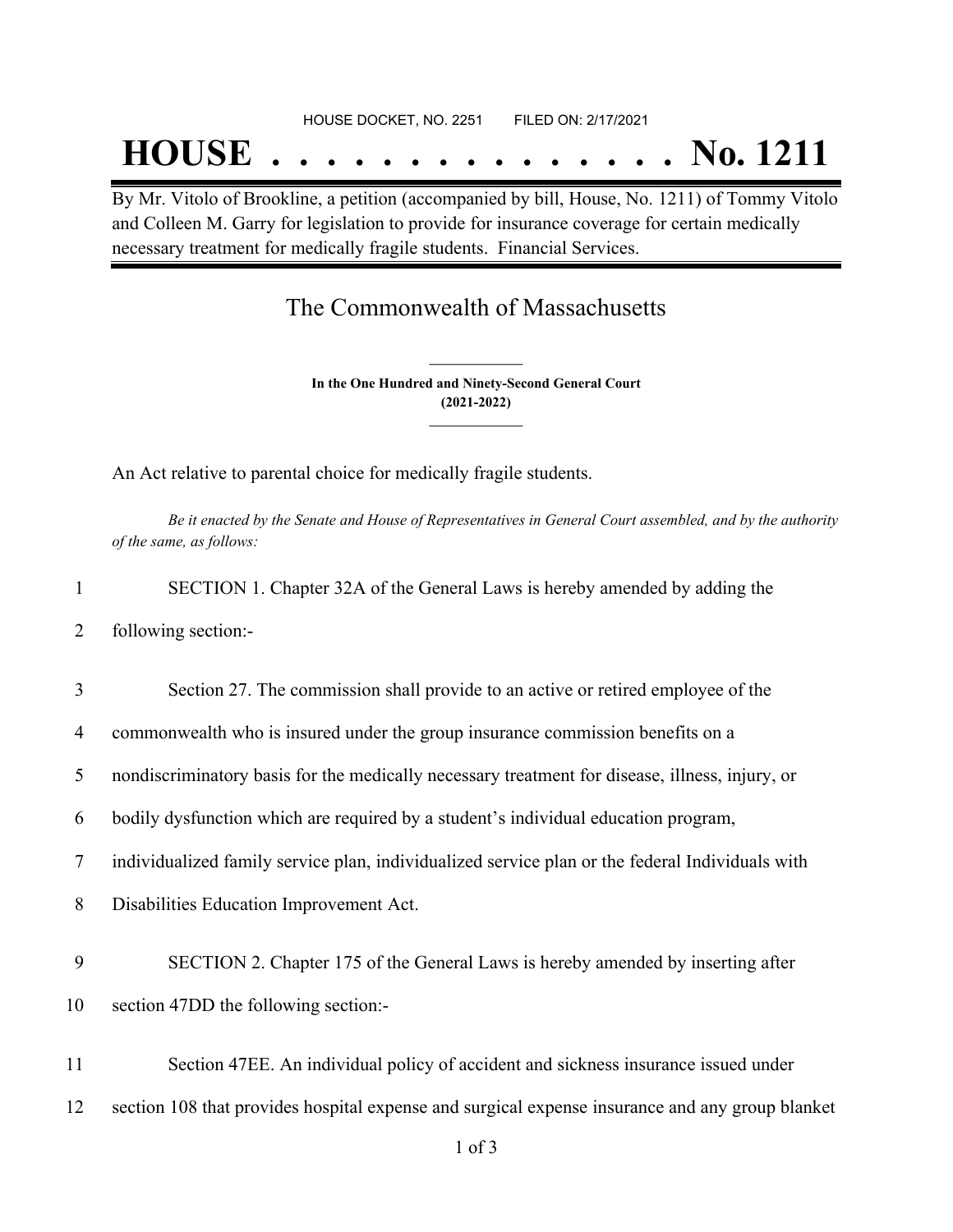or general policy of accident and sickness insurance issued under section 110 that provides hospital expense and surgical expense insurance, which is issued or renewed within or without the commonwealth, shall provide benefits on a nondiscriminatory basis for the medically necessary treatment for disease, illness, injury, or bodily dysfunction which are required by a student's individual education program, individualized family service plan, individualized service plan or the federal Individuals with Disabilities Education Improvement Act. SECTION 3. Chapter 176A of the General Laws is hereby amended by inserting after section 8FF the following section:-

 Section 8GG. A contract between a subscriber and the corporation under an individual or group hospital service plan which is issued or renewed within or without the commonwealth shall provide benefits on a nondiscriminatory basis for the medically necessary treatment for disease, illness, injury, or bodily dysfunction which are required by a student's individual education program, individualized family service plan, individualized service plan or the federal Individuals with Disabilities Education Improvement Act.

 SECTION 4. Chapter 176B of the General Laws is hereby amended by inserting after section 4FF the following section:-

 Section 4GG. A subscription certificate under an individual or group medical service agreement which is issued or renewed within or without the commonwealth shall provide benefits on a nondiscriminatory basis for the medically necessary treatment for disease, illness, injury, or bodily dysfunction which are required by a student's individual education program, individualized family service plan, individualized service plan or the federal Individuals with Disabilities Education Improvement Act.

of 3